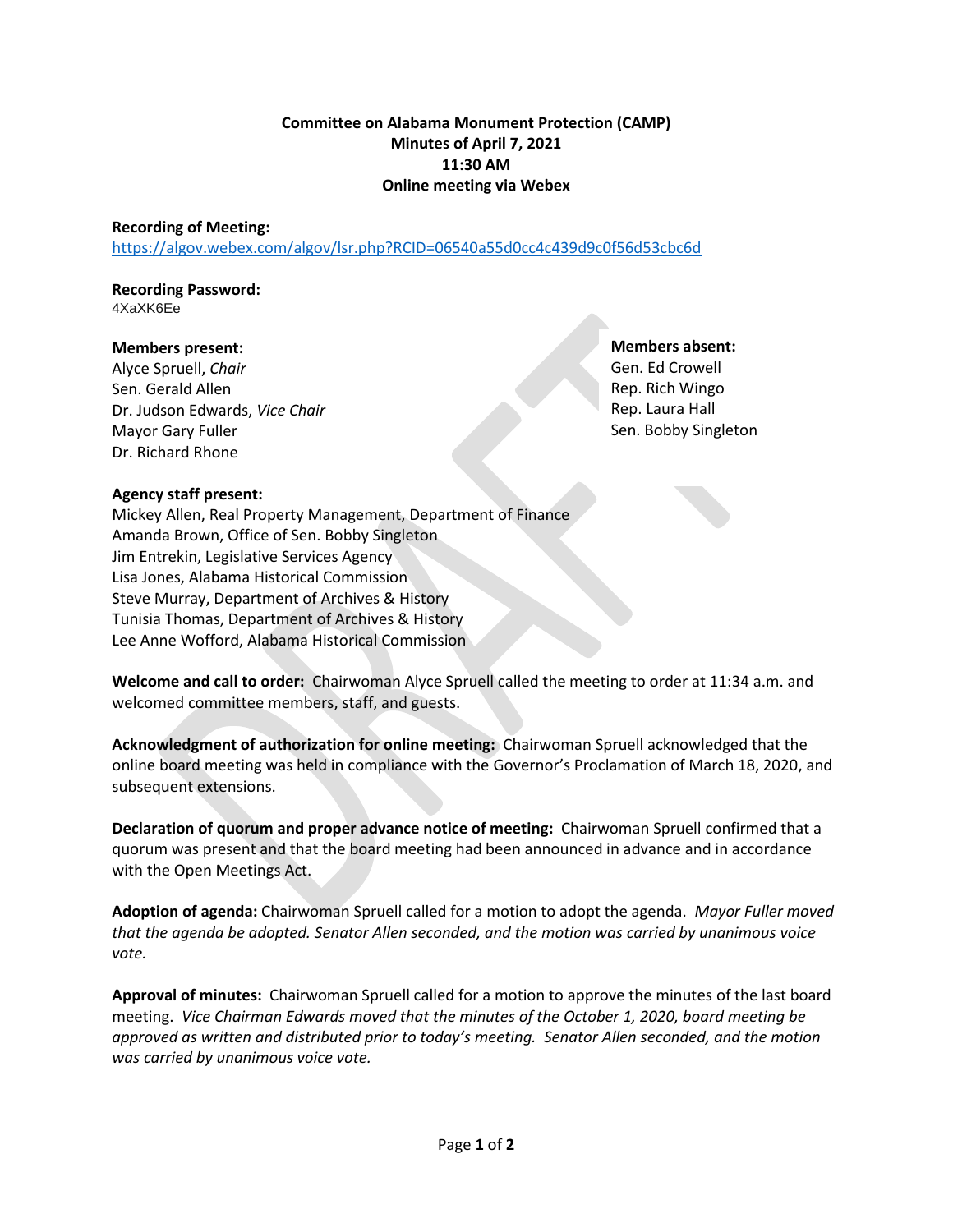**Review of Membership of the Committee:** There are currently two vacancies on the committee. The Office of the Governor is considering recommendations for filling the seats of Class 1-3 Municipal Official and County Commissioner.

**Adoption of FY 2022 Schedule:** A proposed FY 2022 schedule for committee meetings and waiver application deadlines was sent to the committee in advance of today's meeting. *Mayor Fuller moved that the proposed FY 2022 schedule of committee meetings and waiver application deadlines be adopted. Vice Chairman Edwards seconded, and the motion was carried by unanimous voice vote.*

The FY 2022 schedule will be posted on the Committee on Alabama Monument Protection's website within seven to ten business days.

**Adjournment:** There being no further business, Chairwoman Spruell called for a motion to adjourn. *Senator Allen moved that the meeting be adjourned. Dr. Rhone seconded, and the motion was carried by unanimous voice vote.*

The meeting was adjourned at 11:39 a.m.

Approved by the Committee on

 $\overline{\phantom{a}}$  , where  $\overline{\phantom{a}}$ 

Alyce Spruell, Chair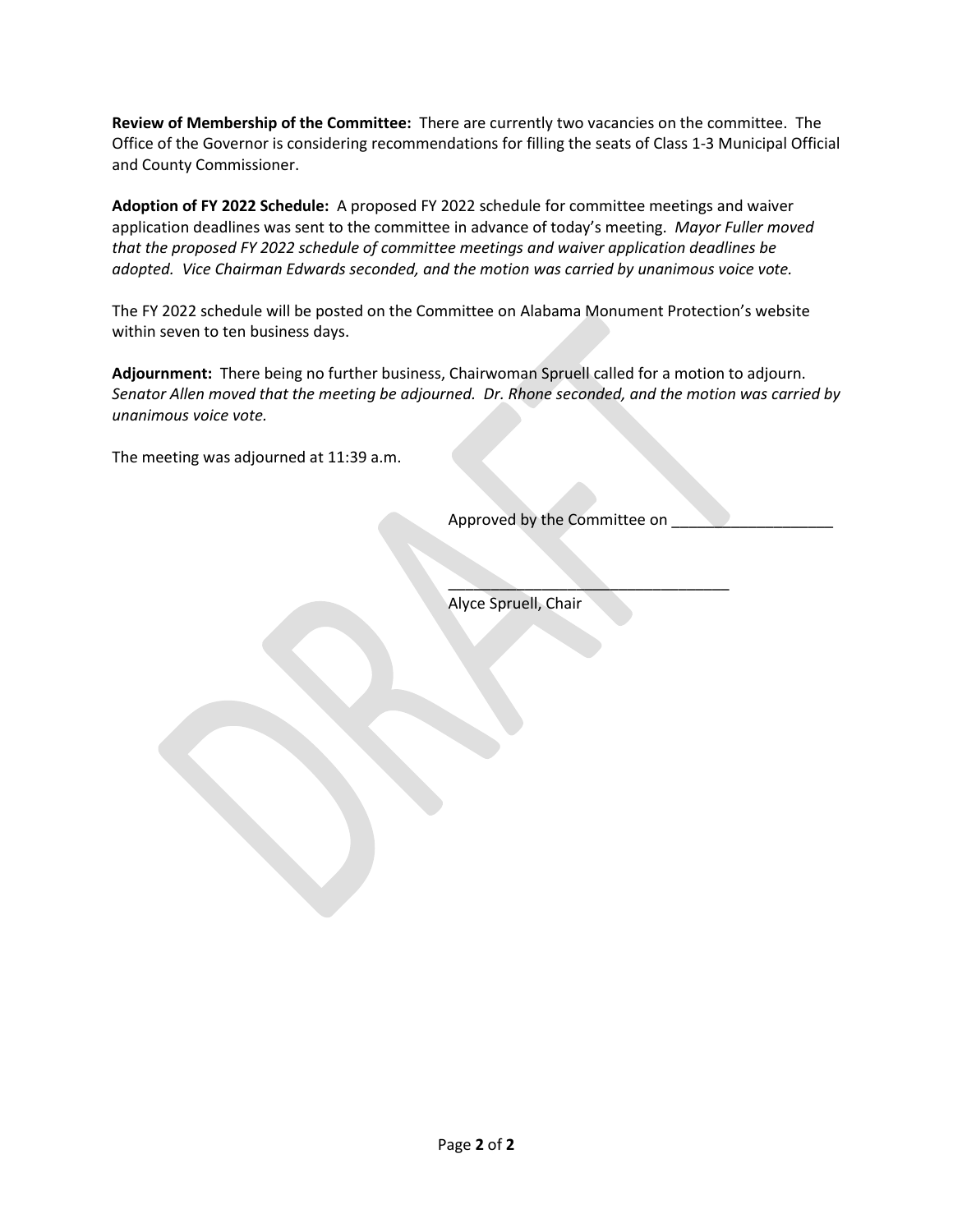# **Committee on Alabama Monument Protection**

**Updated 4/1/2021**

| <b>First</b> | Last           | <b>Appointing Authority</b> | Category                      | <b>Term Expiration</b> | City       |
|--------------|----------------|-----------------------------|-------------------------------|------------------------|------------|
| Gerald       | Allen          | Senate Pro Tem              | <b>Senate Majority Member</b> | 11/8/2022              | Tuscaloosa |
| Ed           | Crowell        | Speaker of the House        | Public                        | 9/30/2021              | Montgomery |
| Judson       | <b>Edwards</b> | Governor                    | Public                        | 9/30/2023              | Troy       |
| Gary         | l Fuller       | Governor                    | Class 4-8 Municipal Official  | N/A                    | Opelika    |
| Laura        | Hall           | Speaker of the House        | <b>House Minority Member</b>  | 11/8/2022              | Huntsville |
| Richard      | Rhone          | Senate Pro Tem              | Public                        | 9/30/2021              | Tuscaloosa |
| <b>Bobby</b> | Singleton      | Senate Pro Tem              | <b>Senate Minority Member</b> | 11/8/2022              | Greensboro |
| Alyce        | Spruell        | Governor                    | Public                        | 9/30/2024              | Tuscaloosa |
| Rich         | Wingo          | Speaker of the House        | <b>House Majority Member</b>  | 11/8/2022              | Birmingham |
| Vacant       |                | Governor                    | Class 1-3 Municipal Official  |                        |            |
| Vacant       |                | Governor                    | <b>County Commissioner</b>    |                        |            |